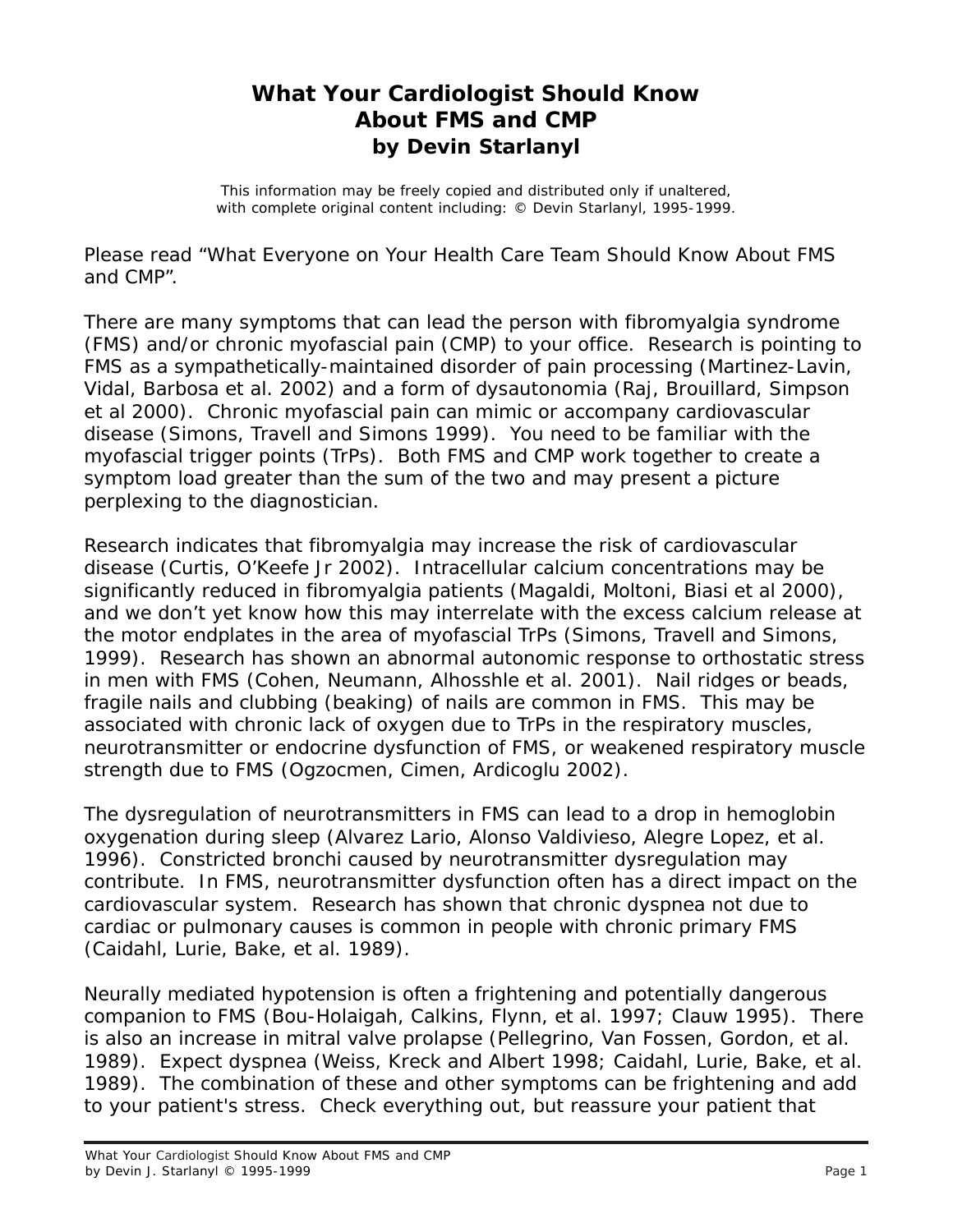these can co-exist with FMS. You may want to prepare a handout with a list of warning signs that should be reported. Treating the co-existing myofascial TrPs may save you many needless calls and save your patients unnecessary trips to the ER.

Shortness of breath is often due to TrPs in the serratus anterior muscle and is commonly associated with a "stitch in the side". There is referred pain to the side and to the back of the chest. This includes the lower interior border of the shoulder blade, and sometimes runs down the inner area of the arm, hand, and the last two fingers. There may be air hunger, with panting or mouth breathing. In severe cases, there is chest pain even at rest. The nerve going to the serratus anterior muscle may be entrapped because of scalene muscle TrPs. This TrP can also contribute substantially to the pain of a heart attack (Simons, Travell and Simons 1999). It can also cause a catch in the lower inner side of the shoulder blade. Serratus posterior inferior TrPs produce an unusual ache radiating over and around the muscle. Ilicostalis thoracis TrPs at mid-chest level send pain upward toward the shoulder as well as sideways toward the chest wall. Trigger points on the left side in this area cause pain that is often mistaken for angina.

Restricted chest expansion causes less air to be taken into the lungs. Researchers report that maximum expiratory and inspiratory pressures are low in chronic primary FMS, which may indicate respiratory muscle dysfunction (Lurie, Caidahl , Johansson et al. 1990). Levator scapulae TrPs can also cause shortness of breath (Neoh 1995). If your patient has a stiff neck as well, look for these TrPs.

If the tissues surrounding the carotid sinuses harbor TrPs, their ability to control the blood pressure by constricting and dilating the blood vessels could be affected. Neurotransmitter imbalances of FMS may also be a part of fluctuating blood pressure. Chronic pain itself can affect blood pressure (Nilsson, Kandell-Collen, Andersson, 1997), and it is vital that this symptom be kept under control. Metabolic Syndrome is a frequent perpetuating factor of both FMS and CMP, so monitor your patient's cholesterol levels, abdominal obesity and possible insulin resistance. TrPs can cause entrapment of blood and lymph vessels. This can cause swelling and can affect the blood pressure. High blood pressure can also aggravate scalene TrPs, causing a mutual aggravation spiral.

All major scalene muscles can refer pain to the front and back of the body in a widespread pattern. In the front they cause persistent aching pain over the chest and down the front and back of the arm to the forearm. The patient may tell you that the chest feels tight. On the left side, this pain may be mistaken for angina. Shallow pain also can be referred to the inner-upper border of the shoulder blade. There may be signs showing obstruction of veins and arteries and compression of the motor and sensory nerves of the arm. Sleep is often disturbed by pain from these TrPs. Your patient may have to sleep sitting up or propped up on pillows. There may be numbness, tingling, and odd sensations in the fourth and fifth fingers and in the little finger side of the hand and forearm.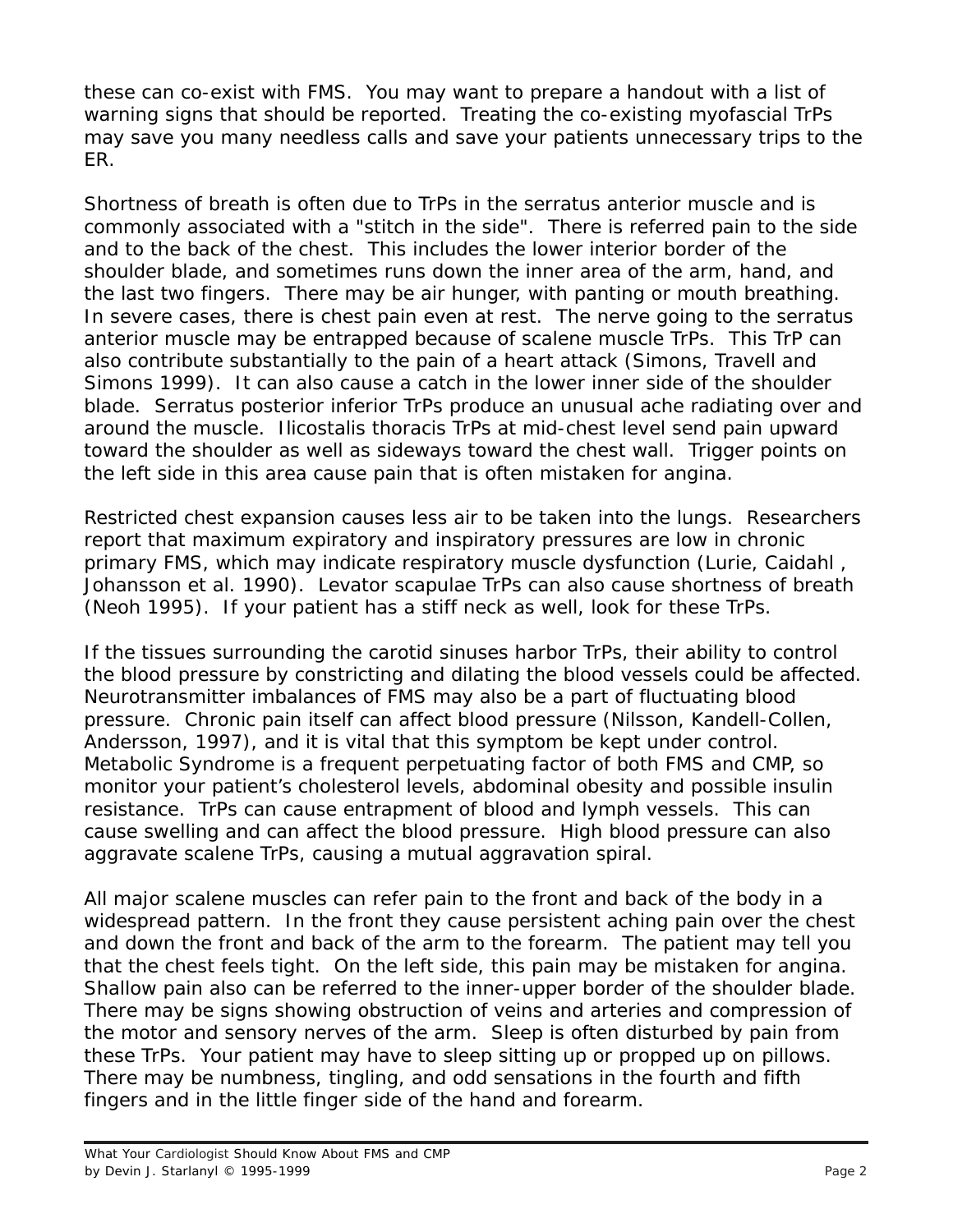Intercostal TrPs cause aching pain primarily locally. Palpate for these TrPs around the ribs. They are most often located on the front of the body, close to the side. Your patient may not be able to endure pressure on these TrPs. The pain increases when s/he takes a deep breath, coughs or sneezes. In the area near the breastbone, these TrPs may cause cardiac arrhythmia (Simons, Travell and Simons, 1999, p 875).

Diaphragm TrPs refer pain in two different directions, using two different neural pathways. One sends pain to the upper border of the shoulder on the same side as the TrP, from TrPs in the diaphragm dome. TrPs along the edges send pain to the edges of the ribs close by. Diaphragm TrPs can cause the "stitch in the side", chest pain, or inability to get a full breath. The pain will be most intense on exhalation after a deep breath. These TrPs cause restricted rotation of the spine upon twisting to look behind. Chronic cough, paradoxical breathing will perpetuate these TrPs, as will head-forward, slumped-shouldered posture. Local impact trauma, chest surgery (chest retractors are likely to leave clusters of TrPs in their wake), herpes zoster, rib fractures are also possible initiating and perpetuating factors, as are tumors, and some repetitive exercises.

There may be a TrP on the right side pectoralis major between the 5th and 6th ribs about midway between the nipple and the outer edge of the sternum that can be involved with cardiac arrhythmias. Treating the TrP may eliminate the arrhythmia. Pectoralis major TrPs cause pain under the sternum. They also can transmit pain to the front of the chest and breast, extending down to the little finger side of the arm to the fourth and fifth fingers. TrPs on the left side often mimic heart-attack pain.

Pectoralis TrPs can occur in any of the muscle layers, in any place, but they are most common in particular areas. In the area of the collarbone, they cause local pain and refer pain over the front of the shoulder. In the breastbone area, TrPs can broadcast intermittent, intense pain to the front of the chest and down the inner aspect of the arm. This can include a feeling of chest tightness, often mistaken for angina. These TrPs can radiate pain to the inside top of the forearm, as well as to the little finger side of the hand, including the last two or more fingers. If you find arrhythmias and no other sign of heart problems, check for TrPs. Chest pain that persists after a heart attack is frequently caused by these TrPs.

Pectoralis minor TrPs are located most often in an area about midway between the clavicle and nipple, and about midway between the edge of the breastbone and the outer edge of the upper arm. These TrPs send pain over the front of the chest and shoulder. Pain may run down the inner side of the arm and include the last 3 fingers. Pain from a left side pectoralis minor TrP can mimic angina. These TrPs can also entrap the axillary artery, as well as the brachial plexus nerve. The radial pulse may disappear as your patient moves the arm to different positions (Simons, Travell and Simons, 1999, p 851). When you relieve the TrP, the pulse is restored.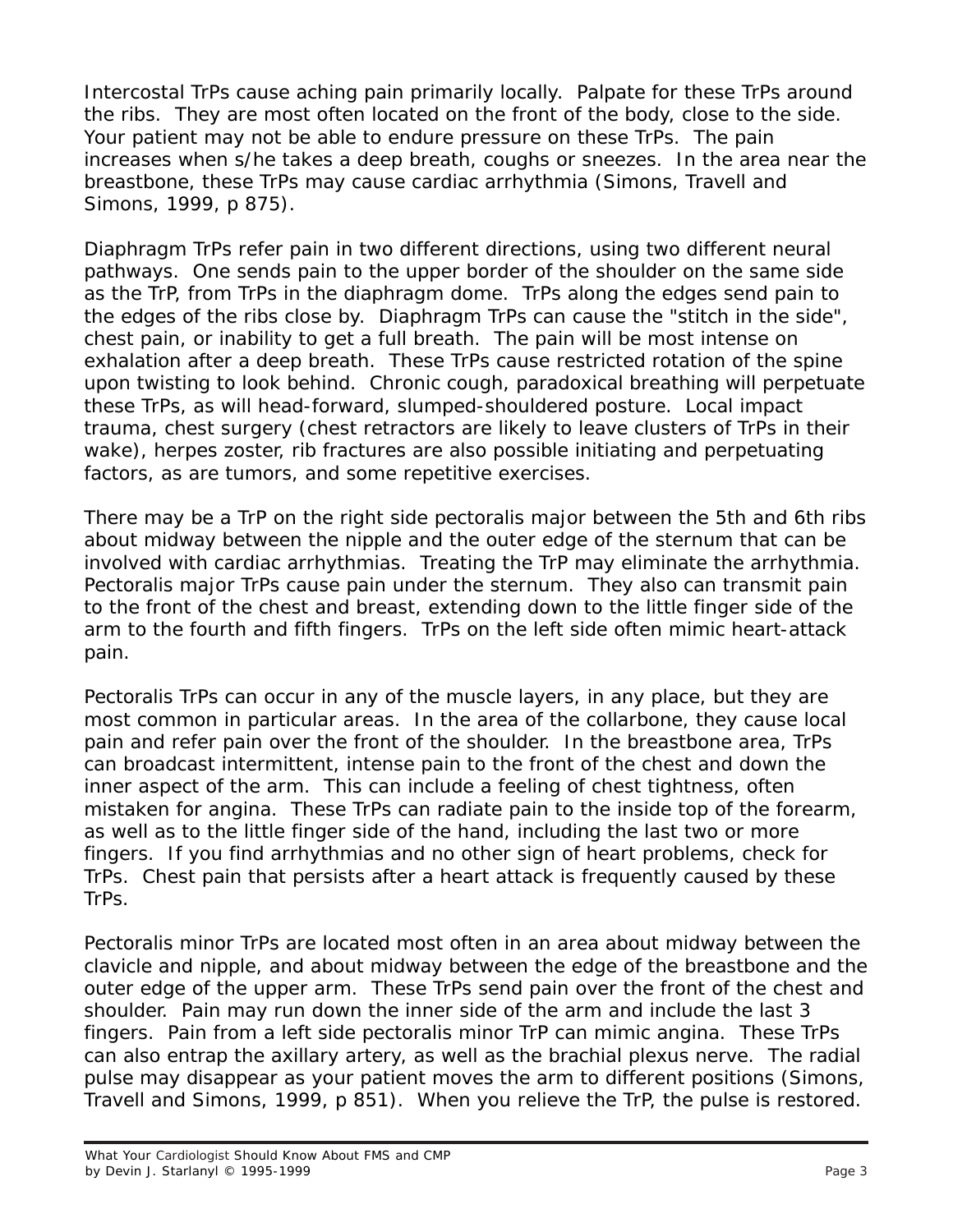Many cases of Raynaud's phenomenon have a TrP component. Numbness and odd sensations of the 4th and 5th fingers are common with these TrPs. There may be peculiar sensations over some parts of the forearm and over the palmar side of the first three and a half fingers. Paradoxical breathing perpetuates this TrP, as does poor posture. Check standing and sitting movements, and ask about sleep positions. Blood vessel entrapment by these TrPs does not produce the hand puffiness associated with scalene entrapment. Connective tissue TrPs in scar tissue of the attachment area in some rotator cuff tissues may cause referred tenderness, hot prickling pain, and lightning-like jabs to the pectoralis area.

Ensure that the bodyworkers to whom you refer patients have a firm knowledge of Travell and Simons' Trigger Point Manuals. Repetitious exercises are contraindicated in myofascial TrP therapy. You cannot strengthen a muscle that harbors a TrP. Many physical therapists do not understand this. Inappropriate therapy is a preventable perpetuating factor. Contraction of pectoralis muscles may pull down the SCM muscle group and work to perpetuate TrPs there. Forward rotated shoulders are a sign of this combination at work. If involved, the pectorals TrPs must be treated before the SCM TrPs can be successfully treated. Chest tightness may also be due to TrPs in the sternalis muscle.

Sternalis TrPs cause a deep ache under the breastbone, extending over the entire region of the breastbone and below. This can cover the upper chest and front of the shoulder on the same side, including the underarm and upper arm on the little finger side to the elbow. This produces an ache that feels like a heart attack or angina and is independent of body movement. Trigger points can occur anywhere within the sternalis, but they are often found in the upper two-thirds and to the left of center at mid-sternal level.

TrPs in the jaw and neck can contribute referred chest pain (Rusiecki 1998). Overburdening these muscles can cause TrPs. These TrPs can be formed during a heart attack or other visceral disease. When coronary artery disease and TrPs coexist, remember myofascial constriction from the TrPs can cause (treatable) further narrowing of the arteries. If your patient has angina or has had a heart attack, s/he probably has these TrPs, as these events can be initiating factors. Treating the TrPs may reduce the symptom level.

If these or any TrPs keep recurring, in spite of proper treatment, you must find the perpetuating factor. That could be a visceral problem, for example. Such organic disease can cause TrPs. Relieving the TrPs may relieve the symptoms for a short period of time, but the underlying problem will still be there.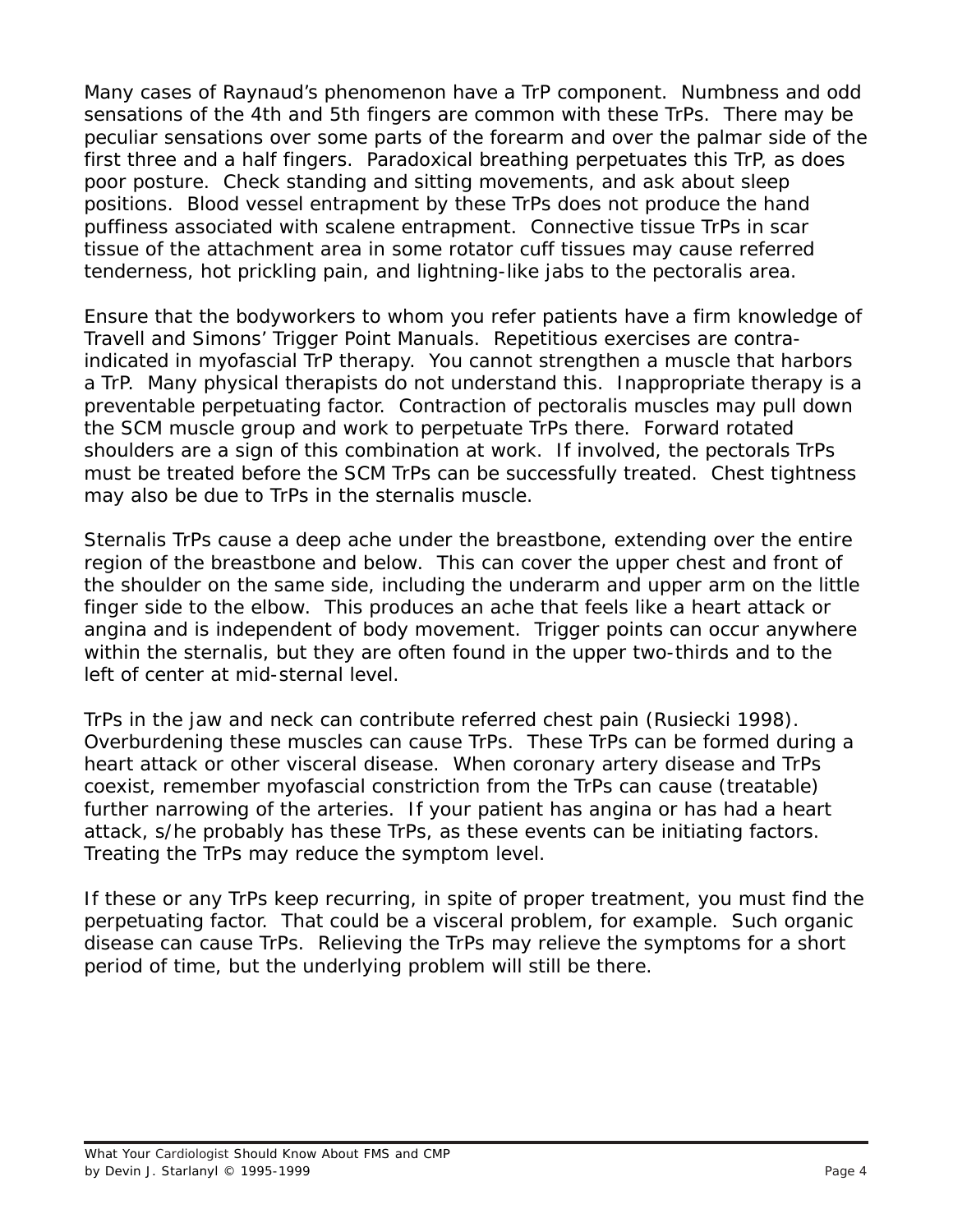## **References**

Alvarez Lario B., J. L. Alonso Valdivieso, L. J. Alegre Lopez, S. C. Martel Soteres, J. L. Viejo Banuelos and A. Maranon Cabello. 1996. Fall in hemoglobin oxygenation in the arterial blood of fibromyalgia patients during sleep. *Am J Med* 101:54-60.

Bou-Holaigah, I., H. Calkins, J. A. Flynn, C. Tunin, H. C. Chang, J. S. Kan and P. C. Rowe. 1997. Provocation of hypotension and pain during upright tilt table testing in adults with fibromyalgia. *Clin Exp Rheumatol* 15(3):239-246.

Bradley LA, N. L. McKendree-Smith, G. S. Alarcon, L. R. Cianfrini. 2002 Is fibromyalgia a neurological disease? Curr Pain Headache Rep 6(2):106-14.

Caidahl, K., M. Lurie, B. Bake, G. Johansson, and H. Wetterqvist. 1989. Dyspnoea in chronic primary fibromyalgia. *J Intern Med* 226(4):265-270.

Clauw, D. J. 1995. Tilt table testing as a measure of dysautonomia in fibromyalgia. *J Musculoskel Pain* 3(Suppl 1):10 (Abstract).

Cohen, H. L. Neumann, A. Alhosshle et al. 2001. Abnormal sympathovagal balance in men with fibromyalgia. *J Rheumatol* 28. 581-9.

Curtis, B. M., J. H. O'Keefe Jr. 2002. Autonomic tone as a cardiovascular risk factor: the dangers of chronic fight or flight. *Mayo Clin Proc* 77(11):45-54.

Martinez-Levin M. 2002. Management of dysautonomia in fibromyalgia. *Rheum Dis Clin North Am* 28(2):379-87.

Martinez-Lavin, M., M. Vidal, R. E. Barbosa et al. 2002. Norepinephrine-evoked pain in fibromyalgia. A randomized pilot study [ISRCTN70707830]. *BMC Musculoekel Disord* 3(1):2.

Magaldi M., L. Moltoni, G. Biasi et al. 2000. Role of intercellular calcium ions in the physiopathology of fibromyalgia syndrome. *Boll Soc Ital Biol Sper* 76(1-2):1-4.

Neoh, C-A. 1995. Subjective shortness of breath and trigger points of levator scapular muscles. *J Musculoskel Pain* 3(Suppl 1):27 (Abstract).

Nilsson, P.M., A. Kandell-Collen, H. I. Andersson. 1997. Blood pressure and metabolic factors in relation to chronic pain. *Blood Press* 6(5):294-8.

Ogzocmen S., O. B. Cimen, O. Ardicoglu. 2002. Relationship between chest expansion and respiratory muscle strength in patients with primary fibromyalgia. *Clin Rheumatol* 21(1):19-22.

What Your Cardiologist Should Know About FMS and CMP by Devin J. Starlanyl © 1995-1999 Page 5 Page 5 Page 5 Page 5